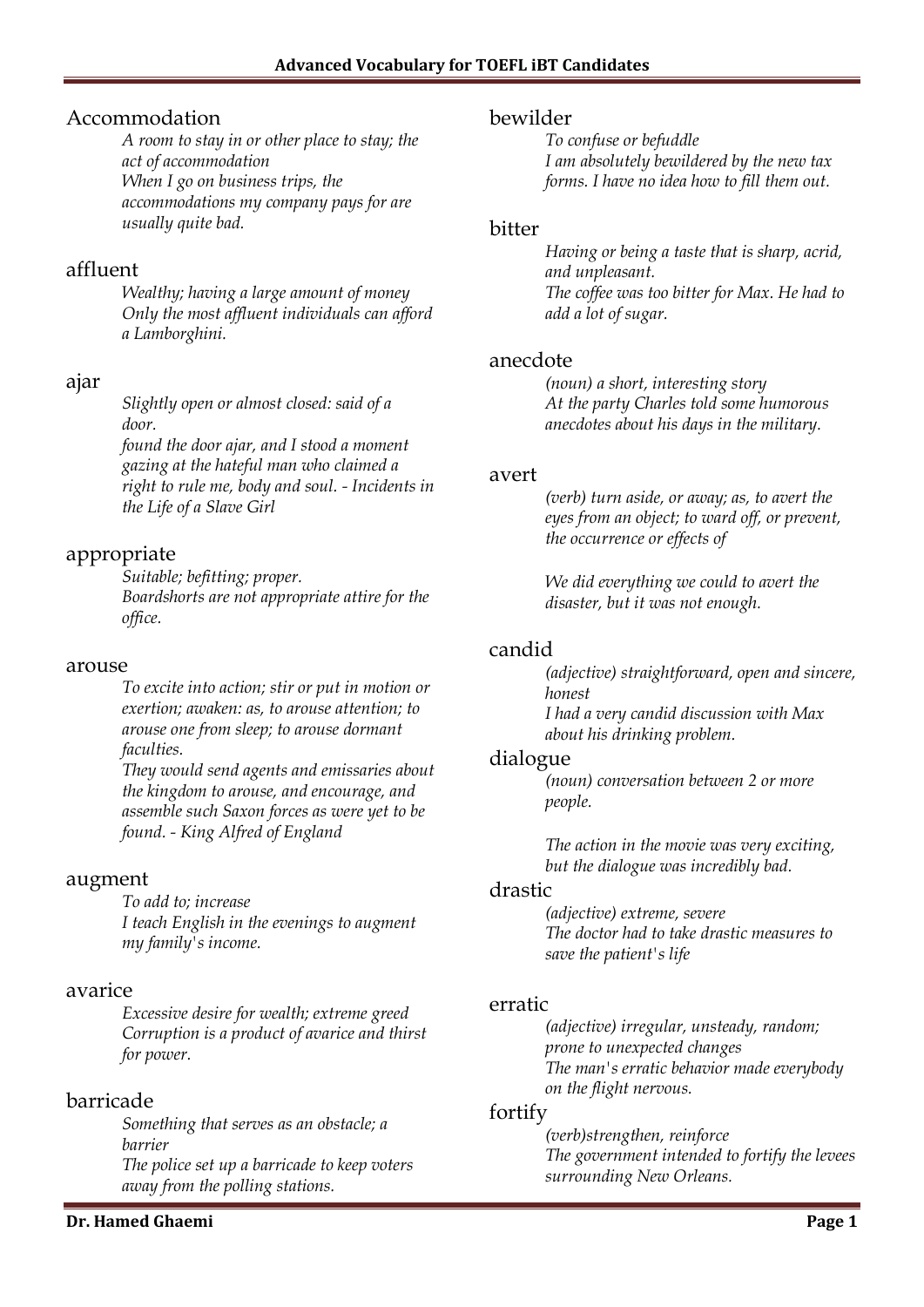### isolate

*(verb) set apart or cut off from others, separate*

*The hospital isolated the patients with bird flu to help prevent an outbreak.*

## illuminate

*(verb) shine light on something, light up something*

*The new street lights were not powerful enough to illuminate the street sufficiently.*

### urban

*(adjective) related to or located in the city People from urban areas have very different political views from people in rural areas.*

### arrogant

*(adjective) showing too much self-importance or self-worth; overbearing pride Many political and business leaders are very arrogant.*

## aspire

*(verb) to hope or dream; especially to hope or work towards a profession or occupation Pinocchio aspired to become a real boy.*

### compel

*(verb) force, constrain or coerce; sway The soldiers were compelled to fight in the war.*

### concise

*(adjective) short, brief, not verbose; clear and succinct*

*Please write a concise essay on the meaning of life.*

## illusion

*(noun) a false impression, something that seems to be something that it is not The magician seems to saw his assistant in half, but it is just an illusion.*

### impose

*(verb) establish or apply by authority; force something on someone; selfishly bother The government imposes taxes on the poor to pay for social programs for the rich.*

## lenient

*(adjective)easygoing, lax, tolerant of deviation, permissive, not strict The teacher accused Bobby's parents of being too lenient with Bobby.*

#### menace

*(noun) a possible threat or danger Leaders with too much power can become a menace to the world.*

### novice

*(noun) a person new to an activity, a beginner You are pretty good for a novice.*

#### overt

*(adjective) open and observable; not secret or concealed The politician's disregard for the law was* 

*quite overt.*

### audible

*(adjective) able to be heard, hearable The child spoke so softly her voice was barely audible.*

### coerce

*(verb) compel by unethical means, force Max was coerced into making a donation to the Senator's campaign fund.*

### morale

*(noun) the state of spirit of a person or group The soldier's morale is extremely low.*

### prevail

*(verb) win; overcome; gain advantage We may be losing now, but in the end we will prevail.*

### prudent

*(adjective) careful and wise It would not be very prudent to spend your entire paycheck on lottery tickets.*

### retort

*(noun) a sharp reply, answer Jack came back with a witty retort to the reporter's question.*

### scapegoat

*(noun) someone to blame; someone to take the blame for others Every office needs a scapegoat. In our office Max is the scapegoat. He's blamed for everything.*

### sedate

*(adjective) calm; composed The crowd at the funeral was quiet and sedate.*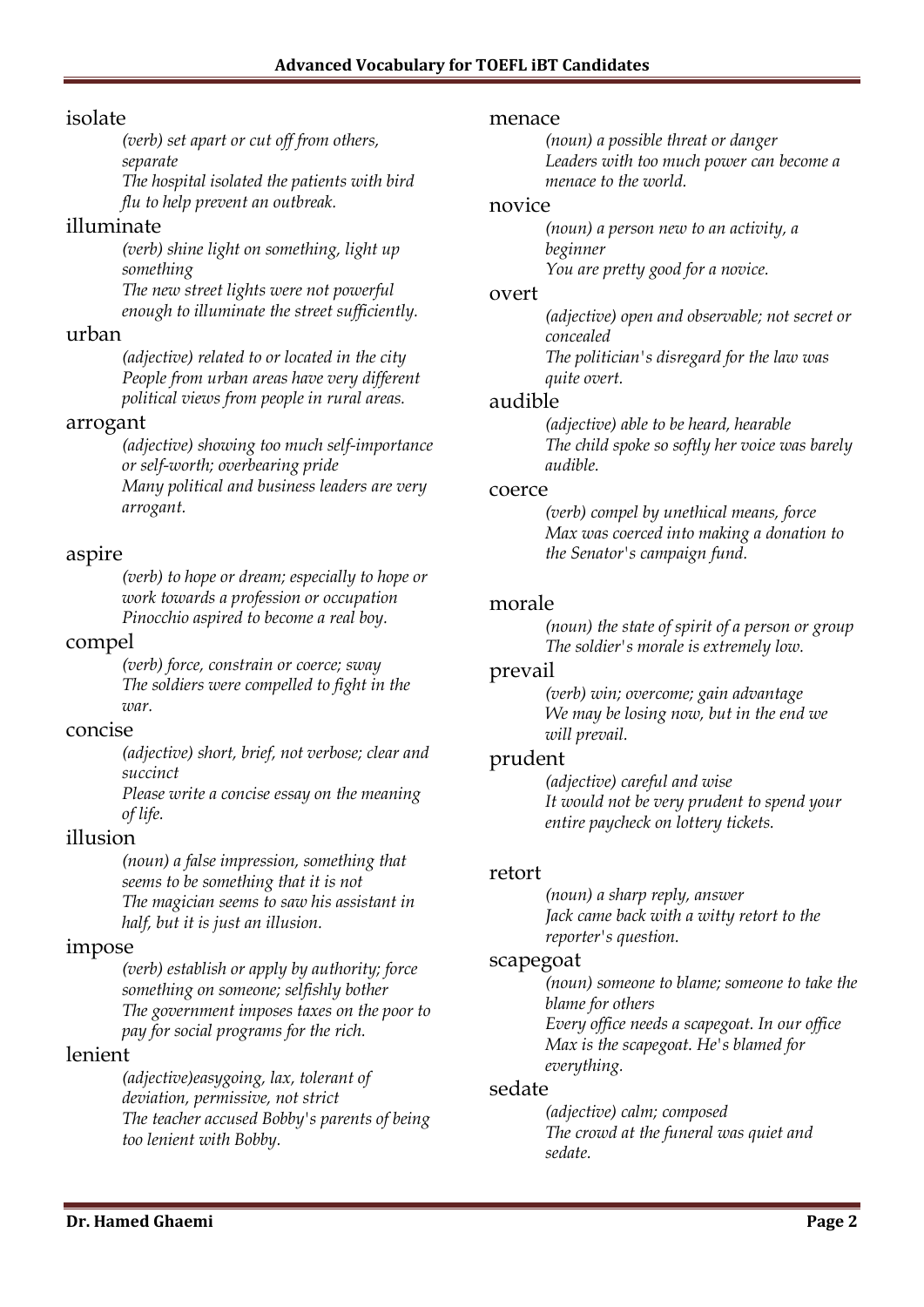### superstition

*(noun) An irrational belief which ignores the laws of nature.*

*Getting seven years of bad luck for breaking a mirror is a common superstition.*

### supplement

*(verb) add to; provide a supplement to Max got a second job to supplement his income.*

### apathy

*Lack of interest or concern. There is widespread apathy among the school staff.*

## dismal

*Gloomy; drepressing; dreary. When the weather is gloomy, I have a hard time getting motivated to do anything.*

## dismay

*To cause the sudden loss of courage; to cause the feeling of consternation and distress. We were dismayed by the president's policy reversal.*

## emulation

*The imitation or copying of someone.*

## endeavor

*To try very hard to achieve something. We hoped that the president would endeavor to help the people.*

## frugal

*Thrifty; economical. You don't have to have a lot of money to travel if you are frugal.*

## impair

*To weaken; to affect negatively.*

### mercenary

*A professional soldier hired to serve in a foreign army. The war was fought mostly by mercenaries.*

#### naive

*Lacking experience. It was naive of me to think that the governor actually cared about the people living in his state.*

### stringent

*Strict; restrictive; rigid; severe. Mary has been on a stringent diet for months.*

### adverse

*Unfavorable; harmful. Adverse weather conditions will not stop Max from going fishing.*

### advocate

*A person who publicly supports something or someone. Max is an advocate for animal rights.*

## destiny

*A predetermined state; fate. Max considered it his destiny to die poor and alone.*

## diminish

*To make smaller or less or to cause to appear so. Max laughed at Mary's award and tried to* 

*diminish the award's importance.*

### donor

*One who contributes to a cause or fund. The Red Cross sent a letter of gratitude to all of the donors.*

### exempt

*Free from a duty or obligation. Most churches are exempt from paying taxes.*

### query

*To ask, inquire. The police officer queried the drivers involved in the accident.*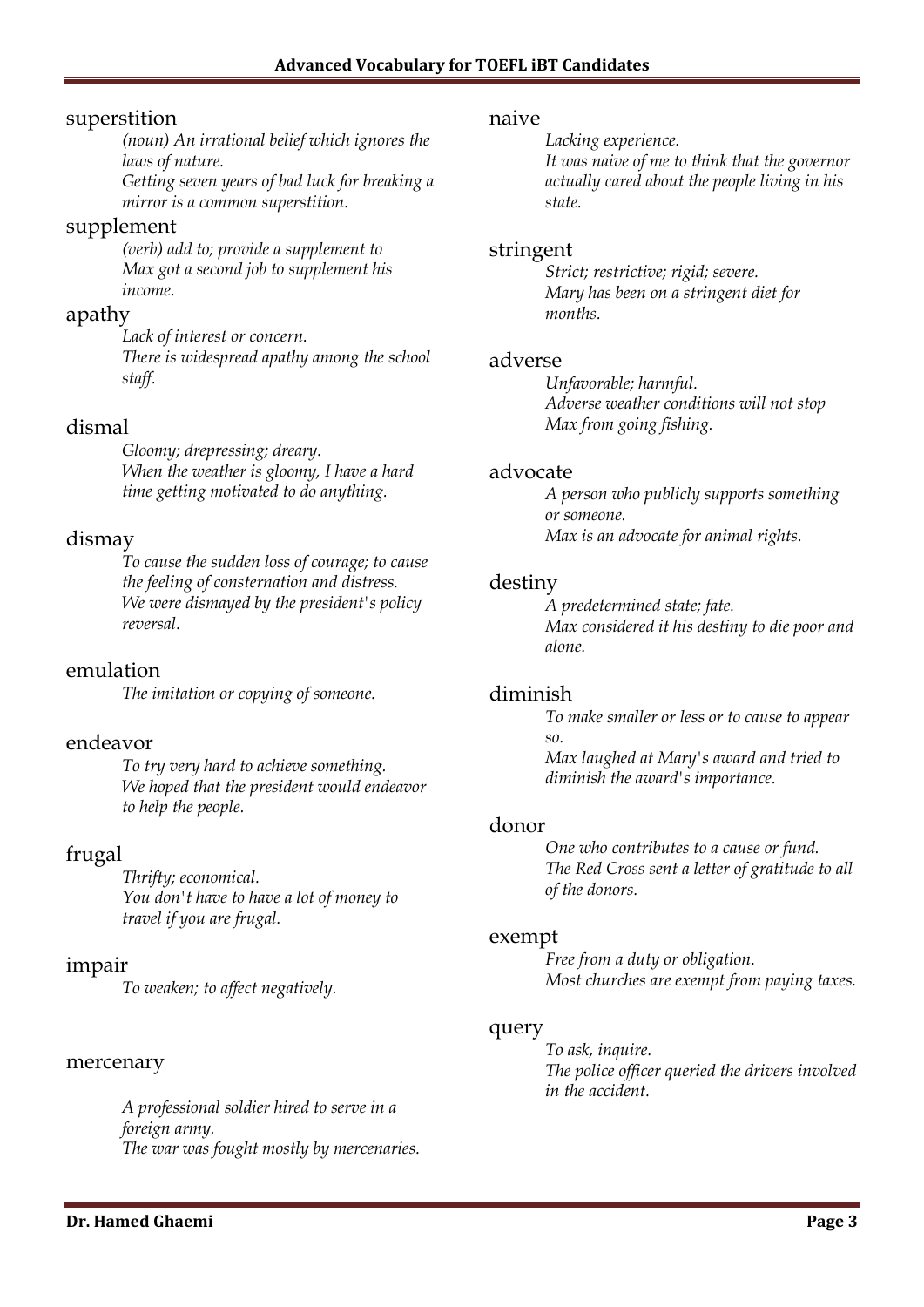### patron

*A customer Some of the patrons complained to the waiter about the quality of the food.*

#### savor

*To enjoy or appreciate the taste or smell of something. Homer savored every bite of the chocolate donut.*

### vocation

*Employment; occupation; avocation; calling; business; trade It is important to choose a vocation that you enjoy.*

## adroit

*Dexterous; deft. In other words, we expect quite a lot from the "adroit" waiter from the point of view of active knowledge gathering and skillful orchestration of movements based on the current cognitive map -- representation of the world and management of the body. - Archive 2009-05-01*

# bogus

*Not true; fake. The politician's allegations against the prime minister were completely bogus.*

# impede

*To retard or obstruct the progress of. See Synonyms at hinder1. Does the R behind my name impede you from having a true debate? - Think Progress » Congressman: 'I Fear…We Will Have Many More Muslims In The United States'*

# loathe

*To hate, detest, revile. Yeah you probably right, but the hypocrisy and deceit of the Republicans which Americans loathe is simply unmatched! - CNN Poll: Americans think Sanford should resign*

### revere

*To regard with awe, deference, and devotion. In his current column at Politico, the oh-so-*

**Dr. Hamed Ghaemi Page 4**

*funny Mike Allen asks: Do reporters 'revere' Senator Clinton? - Archive 2007-11-01*

## rudimentary

*Being in the earliest stages of development; incipient.*

*They were introduced in rudimentary fashion in Second Edition and became a fullfledged system in Third Edition. - 4e PHB Readthrough – Chapter 5: Skills « Geek Related*

## skirmish

*A minor or preliminary conflict or dispute: a skirmish over the rules before the debate began.*

*Interesting use of the word skirmish while troops are fighting this is what's going on in Washington as well. - CNN Transcript Feb 18, 2007*

### terse

*Brief, concise, to the point.*

*Ms. Diallo's lawyers received what one of them called a "terse" letter Friday inviting her to meet with prosecutors at 3 p.m. to discuss what will happen in court Tuesday. - Strauss-Kahn Case May Be Dropped*

## trivial

*Ordinary; commonplace.*

*Mr. Weinberg noted that the core inflation rate, which strips out volatile prices, is just 0.9 per cent on an annual basis, which he calls "trivial." - The Globe and Mail - Home RSS feed*

# verify

*To prove the truth of by presentation of evidence or testimony; substantiate. First, the word "verify" more accurately reflects the requirements placed on end users of endangered wood. - NPR Topics: News*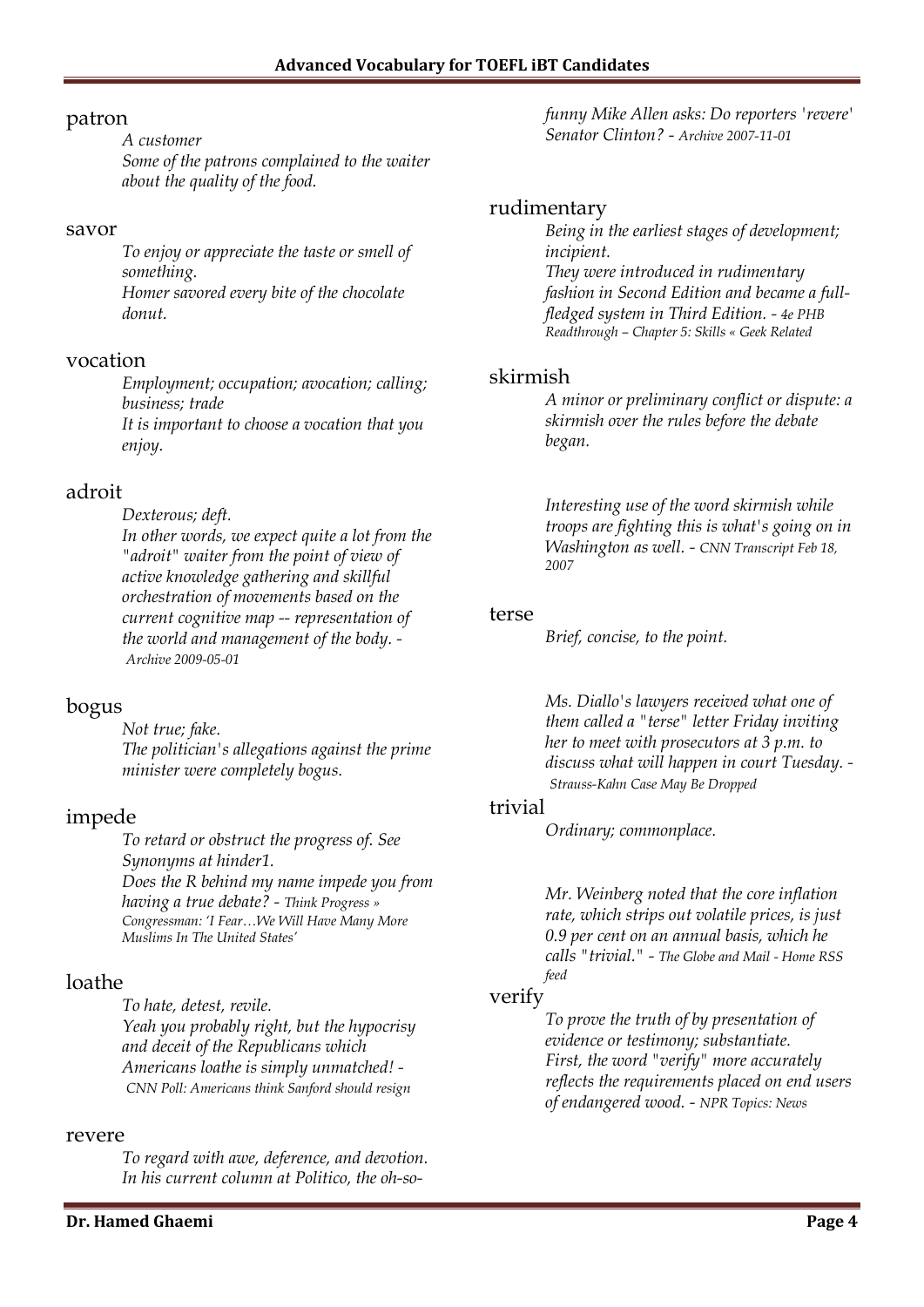### anachronism

*(noun) someone or something that belongs in another place in time*

*Everything seemed normal except for the anachronism of the man riding a horse down the street. One country colonizing another country is an anachronism in today's global environment.*

## antecedent

*(noun) something that precedes another thing, especially the cause of the second thing*

*Pronouns usually refer to antecedents.*

### debacle

*(noun) a terrible failure*

*By most accounts, the war in Iraq has been a tremendous debacle.*

#### exonerate

*(verb) to absolve from blame, to prove innocent*

*I am confident that I will be fully exonerated if I'm given a fair trial.*

# lucid

*(adjective) clear, clear headed*

*I am the most lucid right after a cup of coffee. His style of writing was very clear and lucid.*

## pernicious

*(adjective) harmful, deadly*

*The current concentration of ownership of media has had a pernicious effect on democracy in the US.*

## wily

*(adjective) sly, clever, cunning (usually deceitfully).*

*Many politicians employ teams of wily advisors to help them skirt the law.*

### fickle

*(adjective) changing frequently*

*Kids are sometimes very fickle and may have a new favorite food every week.*

### lucrative

*(adjective) producing a great deal of profit*

*Max told me that ESL was a very lucrative field, and I believed him.*

#### moot

*(adjective) subject to debate, unsettled.*

*Whether the tooth fairy is male or female is a moot point. No one knows.*

### opulence

*(noun) wealth and luxury*

*Nina would not marry Charlie, for he had no money, and she was not willing to settle for anything less than a life of opulence.*

### spry

*(adjective) active; lively*

*Max was amazingly spry for an old man.*

### tentative

*(adjective) not certain or fixed*

*Our summer plans are still tentative. I think we are going to go camping in the mountains.*

### wary

*(adjective) cautious; leery*

*The children were very wary of the stranger and would not let him into the house.*

### disparity

*(noun) a state of inequality, a great difference*

*Every year economic disparities in the world grow larger and larger.*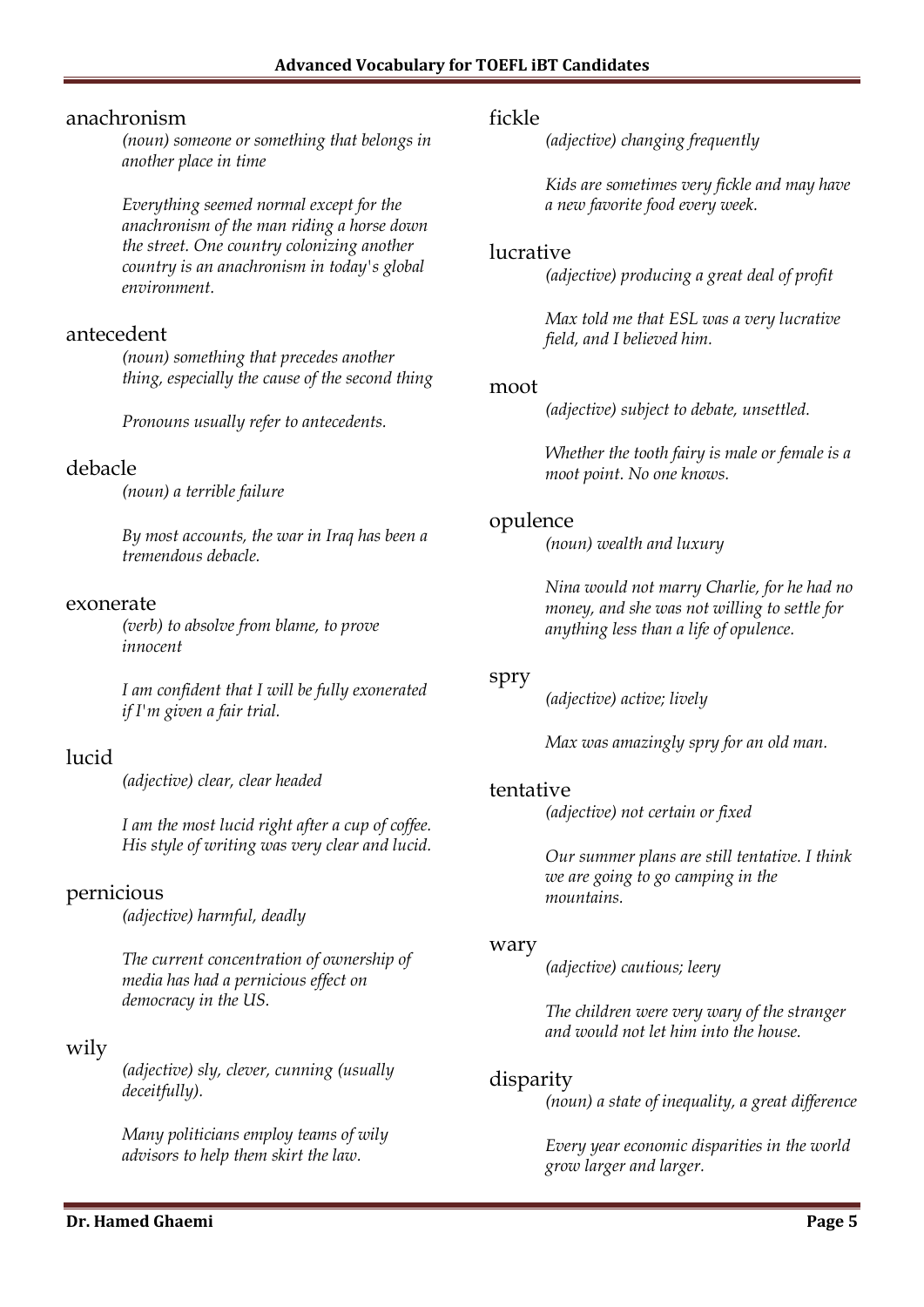# facilitate

*(verb) to make easier*

*The teachers put some of their course materials on the Internet to facilitate resource sharing.*

# fraudulent

*(adjective) dishonest, deceptive*

*Richie Rich received his wealth through fraudulent means.*

# ludicrous

*(adjective) laughable.*

*The politician's attempts to cover up his crimes were ludicrous.*

# opportunist

*(noun) a person who pursues and exploits any kind of opportunity without being guided by principles, plans or any ethical considerations*

*Most politicians are opportunists who will jump at any advantage without any ethical considerations.*

# shirk

*(verb) avoid, ignore or neglect responsibility*

*Many politicians' sole purpose is to shirk their duties and make as much money as possible.*

# spite

*(noun) a desire to hurt, annoy, vengeance*

*Shortly after Max and Mary broke up, Mary scratched Max's car out of spite.*

# apathy

*(noun) a lack of interest or enthusiasm.*

*Voter turnout is quite low because of widespread apathy among the voters.*

# diligent

**Dr. Hamed Ghaemi Page 6**

*(adjective) conscientiously hard-working.*

*As a result of their diligent research, the scientists were able to find a cure for the disease.*

## inane

*(adjective) empty and pointless.*

*Mary could not stand Max's inane questions any longer, so she left.*

# indict

*(verb) to charge with a crime.*

*Many politicians have been indicted recently, and many more will probably be indicted soon.*

# petty

*(adjective) unimportant or trivial.*

*Max was convicted of petty theft.*

## sedentary

*(adjective) inactive; spending much time seated*

*Fast-food and sedentary lifestyles are major factors in the obesity problem in the US.*

# facetious

*(adjective) in a joking manner; treating serious matters with deliberately inappropriate humor*

*When I said that I agreed with the President's policies, I was just being facetious.*

# discord

*(noun) disagreement or conflict*

*There was a tremendous amount of discord among the PTA officers.*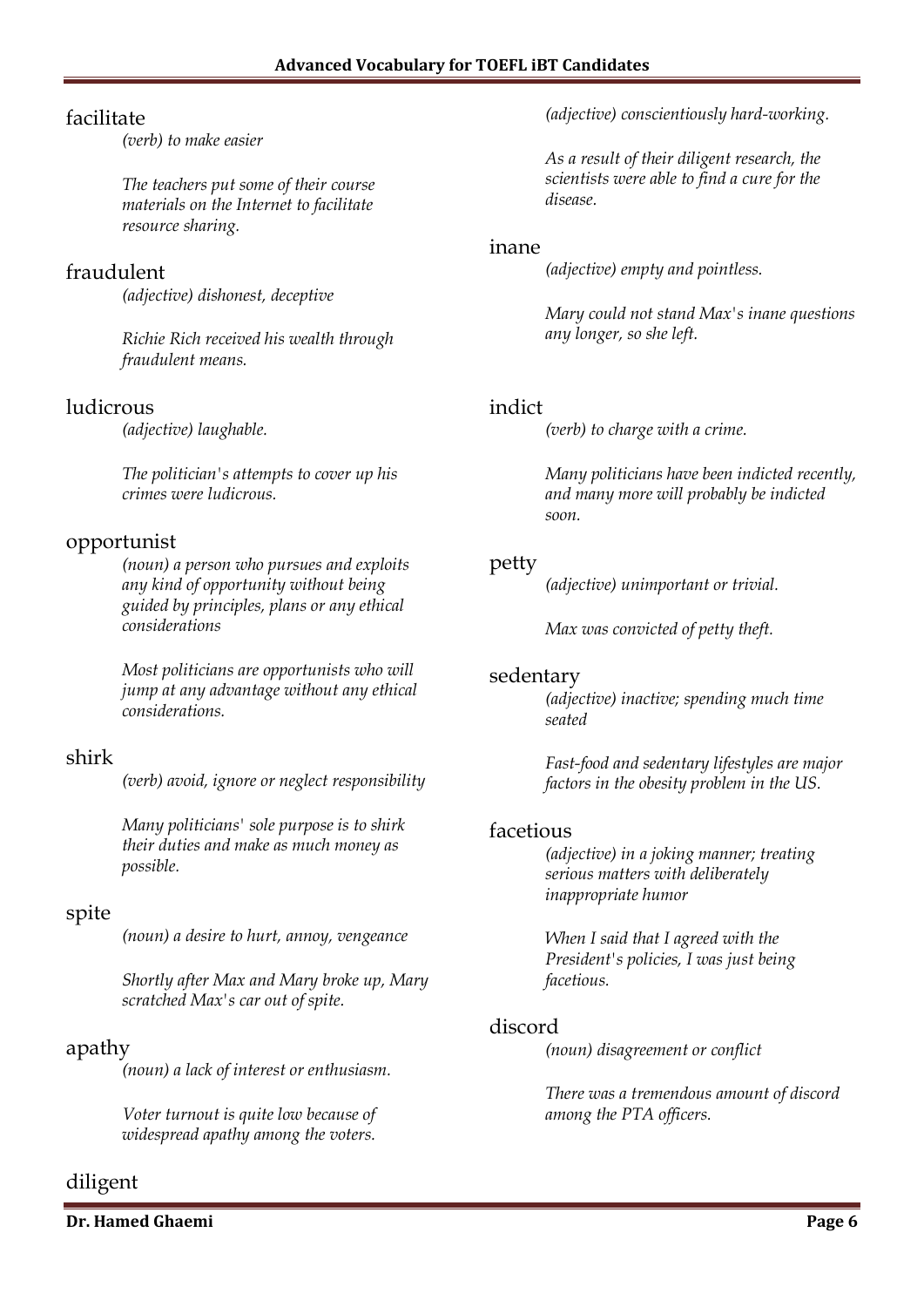### ostracize

*(verb) to exclude from a group*

*As a child, Max was ostracized by the other kids in his school because he wore different clothes.*

## pensive

*(adjective) deep in thought or reflection.*

*Max must be in a very pensive mood today. He hasn't said anything all day.*

## placid

*(adjective) tranquil, peaceful, calm*

*My dog has a very placid temperament. She does not get upset easily.*

## salient

*(adjective) Most noticeable, important, prominent, or conspicuous*

*The most salient feature of Mary's appearance is her Purple hair.*

### tacit

*(adjective) understood or implied but not specifically expressed.*

*When Max and Mary moved in together as roommates, they had a tacit agreement that they would share expenses.*

## zeal

*(noun) passion, or enthusiasm (usually in pursuit of a cause or objective)*

*Because of her zeal for chocolate, Mary got a job at the chocolate factory as a chocolate taster.*

## cryptic

*(adjective) mysterious, secret, or obscure in meaning*

*Mary's comments were so cryptic that I had no idea what she was saying.*

### dichotomy

*(noun) a division into two groups or parts or two opposing viewpoints*

*There is a sharp dichotomy of opinion on Max's ability to lead the government.*

### disdain

*(noun) contempt*

*Max has nothing but disdain for people like Mary.*

### impugn

*(verb) criticize; dispute the truth; call into question*

*The politician was very upset as she felt that her character had been impugned.*

## malice

*(noun) the desire to hurt others*

*Max has a great amount of malice towards the government.*

### staunch

*(adjective) strong, loyal and committed in attitude*

*Mary is one of Max's staunchest supporters.*

## vilify

*verb) to write or speak badly or abusively about*

*Max was vilified in all of the newspapers.*

## conundrum

*(noun) a confusing problem or question*

*For some hot dog aficionados, why there are many different varieties of mustard but relatively few varieties of ketchup is a conundrum to ponder.*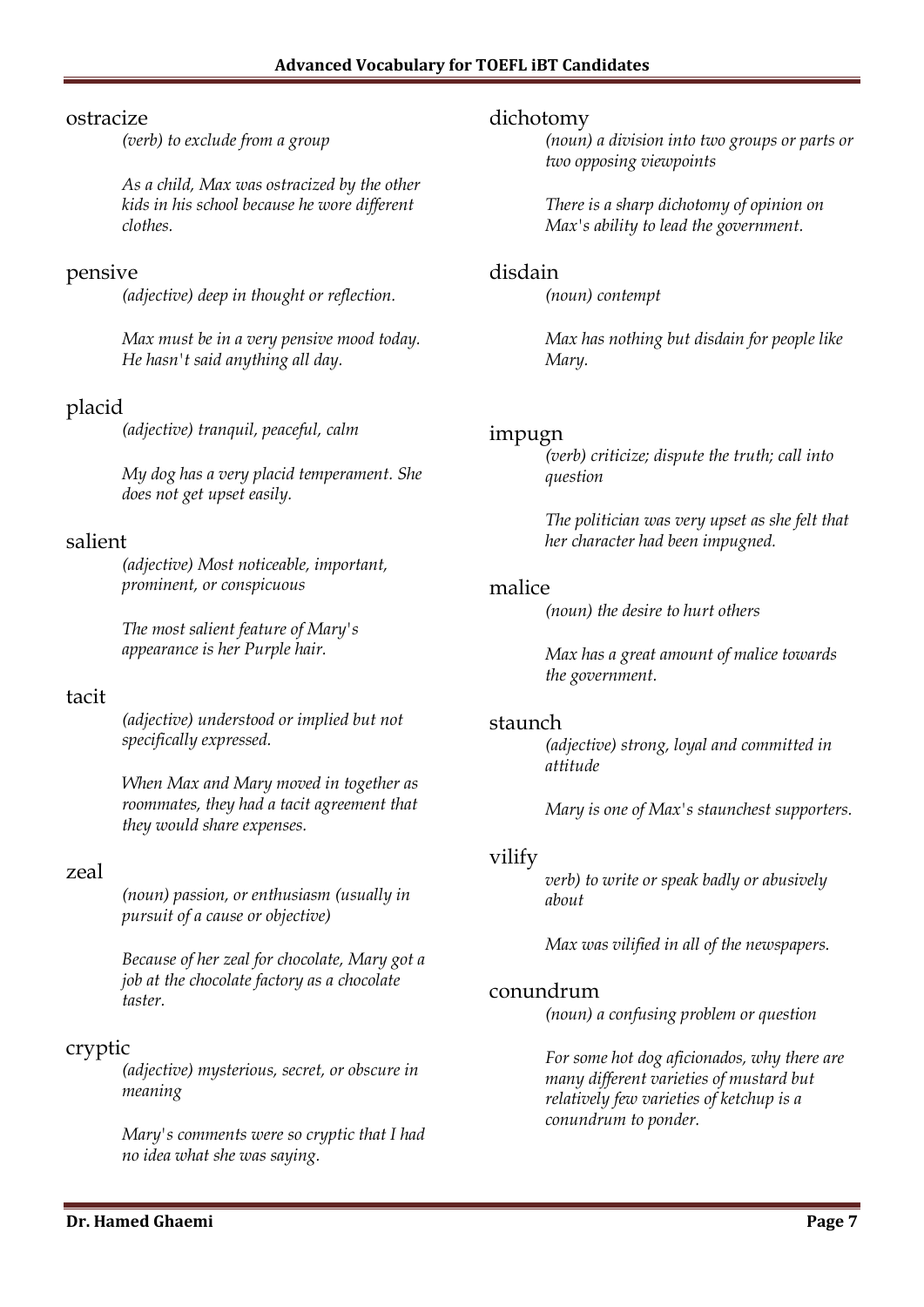## exploit

*(verb) to make use of, take advantage of (unfairly profit from)*

*The policy of some corporations is to hire employees right out of school in order to exploit their eagerness and enthusiasm.*

# gullible

*(adjective) easily persuaded to believe something*

*Max is so gullible. He believed me when I told him that I was running for president of the US.*

# impeccable

*(adjective) perfect, flawless*

*Max is a person of impeccable character.*

## penchant

*(noun) a strong habitual fondness for something*

*Max has a penchant for coffee and doughnuts.*

# plausible

*(adjective) believable, possible*

*It doesn't seem plausible that your dog actually ate your homework.*

### scrutinize

*(verb) to look over or inspect closely*

*When you sign the mortgage papers, be sure to scrutinize the fine print.*

### concoct

*(verb) to make by combining different ingredients, create or devise*

*The story that Max concocted as an excuse for not doing his homework was preposterous but entertaining.*

### credence

*(noun) belief that or acceptance that something is true*

*I don't give much credence to Max's stories.*

### devise

*(adjective) to plan or invent*

*John devised a plan for a sure victory.*

## disengage

*(verb) to detach or separate from something*

*Many people are pushing for the country to disengage its military from foreign lands.*

### rebuke

*(verb) to express sstrong criticism or disapproval of (someone)*

*Mary rebuked her children for not cleaning their bedrooms.*

### sentiment

*(noun) an opinion*

*I agree with your sentiment regarding global warming.*

### unilateral

*(adjective) performed by a single person, group or country (an action or decision)*

*There is little support globally for a particular country taking unilateral action against another country.*

## expedite

*(verb) to make something happen sooner (usually an action or process)*

*Max called the cable company to see if they could expedite the installation process.*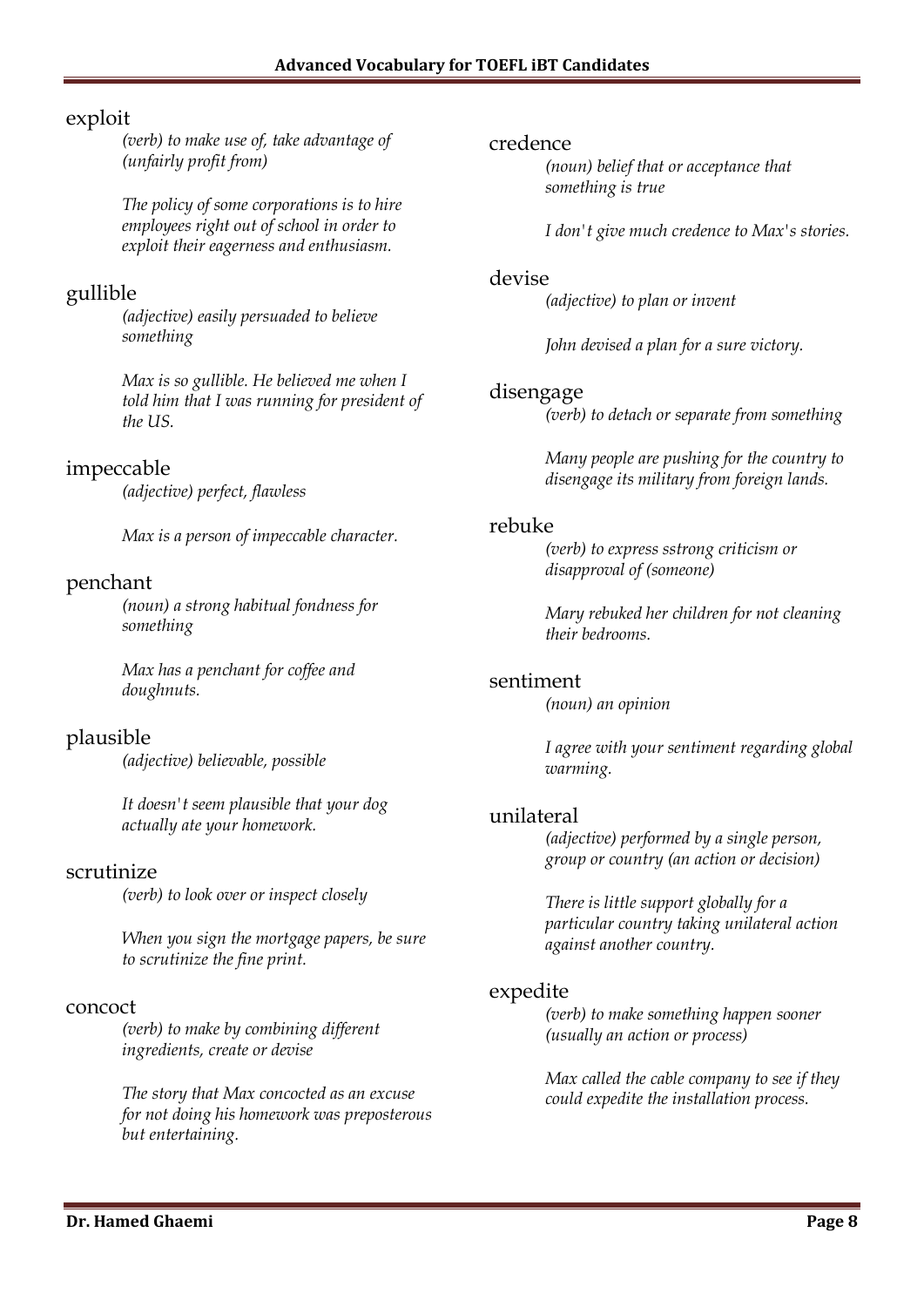# flagrant

*(adjective) outrageous or conspicuously offensive*

*Many politicians are in flagrant violation of the law. The basketball player committed a flagrant foul.*

# frugal

*(adjective) thrifty, economical*

*If I had been more frugal, I could have saved enough money to buy a new car.*

## gregarious

*(adjective) sociable, outgoing*

*Max is a very gregarious person. He likes to be around people.*

# misanthrope

*(noun) a person who dislikes people and avoids people*

*Mary is a misanthrope. She hates being around people.*

# pacifist

*(noun) a person who does not believe in war or violence.*

*Max got out of serving in the military by claiming that he was a pacifist.*

# repudiate

*(verb) to reject as false*

*Many of the staunchest supporters of neoconservatism have now repudiated neoconservatism as a complete failure. They claim that neoconservatism is dead.*

## astute

*(adjective) shrewd, or having the ability to accurately assess situations or people for one's own advantage.*

*Max is a very astute businessman. He has a very keen mind for making business deals.*

## candor

*(noun) the quality of openness and honesty in attitude and expression*

*In all candor, I think that Max is a complete nincompoop.*

## copious

*(adjective) plentiful, abundant in supply*

*We drank copious amounts of coffee in order to stay awake during class.*

# effeminate

*(adjective) feminine, unmanly*

*Because Max is so effeminate, he was often picked on in school. The other kids called him a sissy.*

## finagle

*(verb) to get something through manipulation or dishonest means*

*Max finagled his way into the sold out Britney Spears concert. I don't know how he did it (or why).*

# prolific

*(adjective) very productive*

*Noam Chomsky is a very prolific author. He's written many books and articles.*

# tangible

*(adjective) touchable, perceptible by touch*

*Max will probably escape punishment for his crimes because there is no tangible evidence to make a case against him.*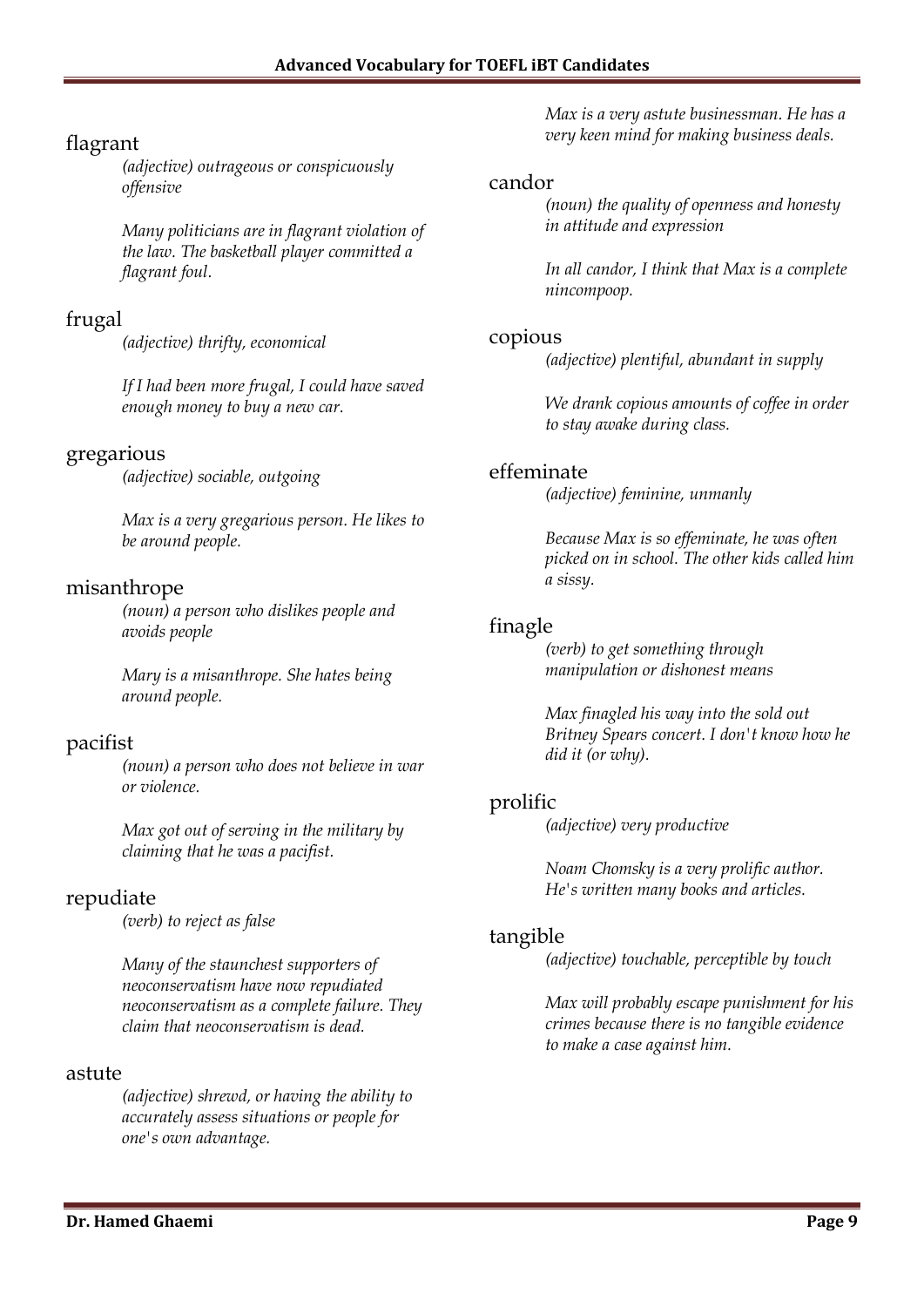## ad lib

*(verb) to speak or perform without preparing previously, improvise*

*The teacher lost all of his teaching notes on the way to class and was forced to ad lib the lesson.*

### animosity

*(noun) strong hostility, hatred*

*For some reason, Max feels a lot of animosity toward Mary.*

#### earnest

*(adjective) serious and sincere*

*Max made an earnest attempt to study for the exam, but it was too difficult for him.*

## epitome

*(noun) a perfect example*

*Some people feel that George Bush is the epitome of arrogance.*

### genre

*(noun) a category or kind (usually of art, literature, or music)*

*Max's favorite film genres are action and comedy.*

### permeate

*(verb) to spread throughout (usually odor)*

*The stench of the rotten food permeated the entire building.*

### taciturn

*(adjective) reserved, saying little*

*Max seems to be unusually taciturn today. Something must be bothering him.*

### callous

*(adjective) insensitive and unfeeling toward others*

**Dr. Hamed Ghaemi Page 10** 

*The teacher was particularly callous in her treatment of the children.*

### emulate

*(verb) to imitate or model yourself after*

*Children often emulate adults that they look up to.*

### finite

*(adjective) limited*

*In a world of finite resources, if some people have more, other people must have less.*

## laud

*(verb) to praise*

*The school's principal lauded the teacher for her ability to discipline her class.*

### nocturnal

*(adjective) active at night*

*Mountain lions are primarily nocturnal and do almost all of their hunting at night.*

### noxious

*(adjective) harmful or unpleasant*

*Be careful applying pesticides. Their fumes are often quite noxious to humans.*

### recant

*(verb) to take back what one has said; to say that one no longer holds a belief or opinion*

*Max recanted every bad thing he said about Mary.*

### agony

*(noun) intense suffering and pain*

*Max cried in agony when he broke his leg.*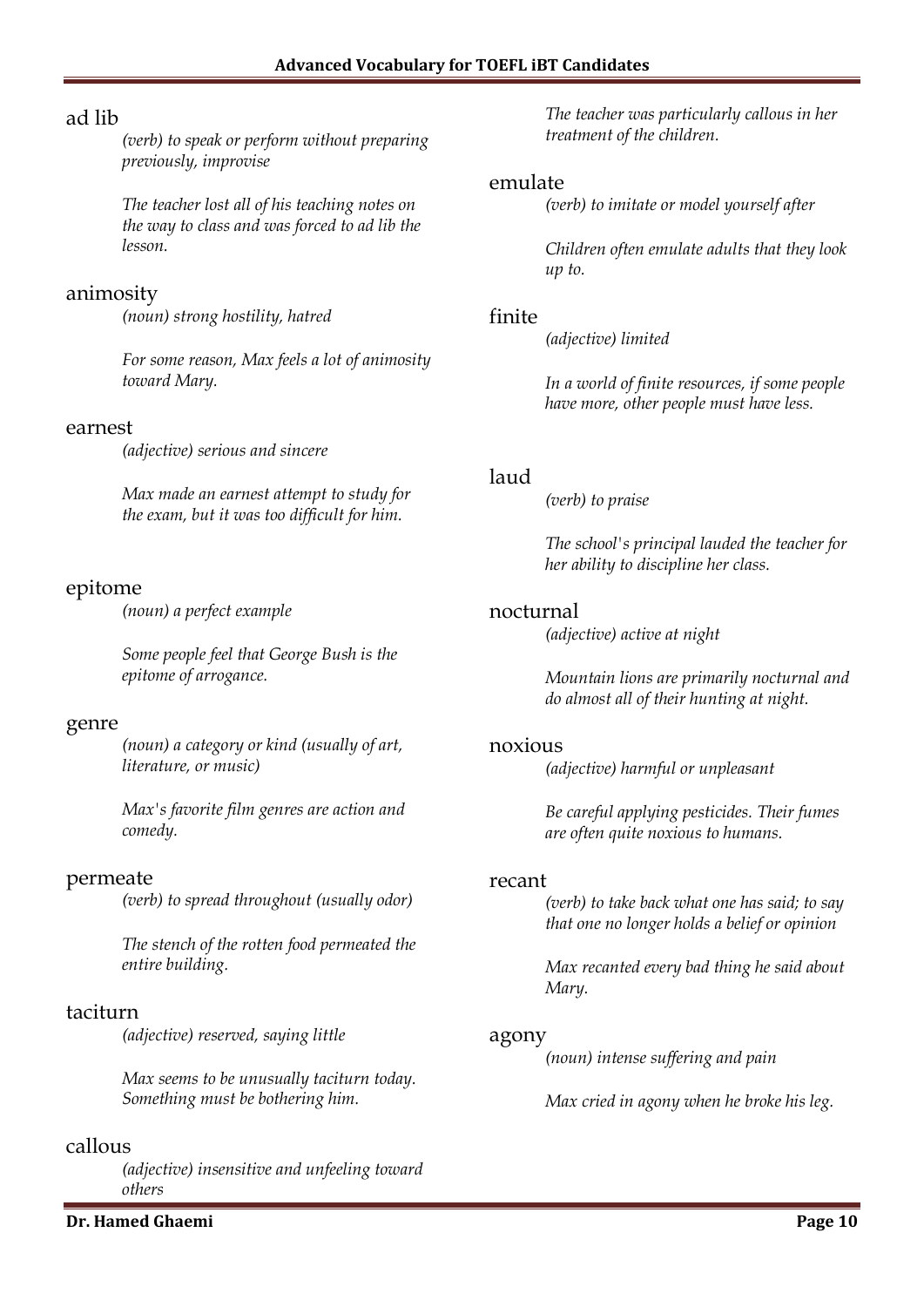## allege

*(verb) assert or claim wrongdoing by someone (typically without proof)*

*The teacher alleged that Max cheated on the exam.*

### caricature

*(noun) a picture or description of a person or thing with comically exaggerated characteristics*

*Max drew a caricature of his teacher.*

## disperse

*(verb) cause to go in different directions*

*The crowd dispersed as soon as the concert was over.*

## incite

*(verb) to stir up or encourage (violent or unlawful behavior)*

*Max incited the other students to rebel against the teacher.*

# polarize

*(verb) to divide or cause to divide into two sharply contrasting groups*

*The issue polarized the public.*

# precipitate

*(verb) to cause to happen suddenly or sooner than expected*

*Extremely high gas prices precipitated the demise of the SUV.*

## sanction

*(noun) official authorization, approval or ratification of a law*

*Max received the official sanction of the Federal Darts Association to hold a tournament in the school.*

#### commemorate

*(verb) to remember and show respect (in a ceremony)*

*Veterans' Day is a day to commemorate soldiers who have honorably served their country.*

### devastate

*(verb) to ruin or destroy*

*The city was devastated by the bombs.*

## disarmament

*(noun) the reduction of military or weapons*

*The protestors called for a complete disarmament.*

## distraught

*(adjective) very agitated and upset from mental conflict*

*Mary became distraught when she found out that her son was being sent into war.*

## embark

*(verb) to start, begin*

*Max embarked on a career as a plumber.*

### envision

*(verb) to imagine as a future possibility*

*Max never envisioned being a plumber.*

### excerpt

*(noun) an extract (from film, writing, music, or other type of work)*

*The excerpts of the story published in the newspaper were very interesting.*

## forsake

*(verb) to abandon*

*The town was forsaken by its former inhabitants because the nearby volcano threatened to erupt.*